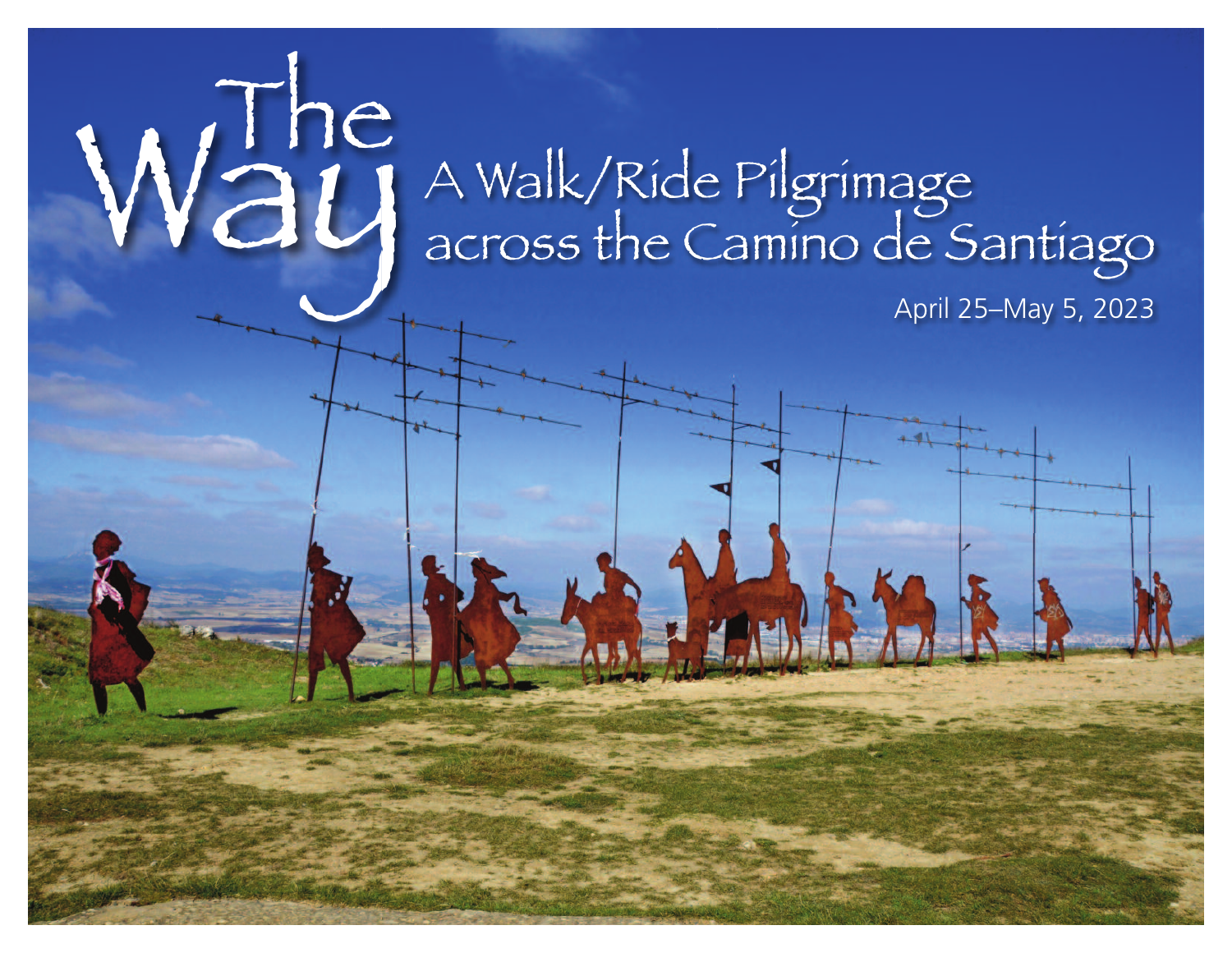### Illuminated Journeys invites you to the Camino de Santiago in Spain April 25–May 5, 2023

This adventure is especially designed for those who want to experience the historic Camino de Santi-<br>ago and learn about the spiritual practice of pil-<br>grimage but don't have the time or the physical training to want to experience the historic Camino de Santiago and learn about the spiritual practice of pilgrimage but don't have the time or the physical training to walk "TheWay" in its entirety.Exploring some of the most interesting places and most evocative landscapes along the Camino,we will walk and ride our way to the great cathedral city of Santiago.As we go,we'll discover the beauty of the Spanish countryside in the region of Navarra, the riches of Spanish food and wine in the region of Rioja, and the Celtic culture of Galicia

### *April 24, 2023: Fly to Bilbao (Monday)*

(Participants should arrive at the Bilbao International airport by 2 pm,April 25, 2023)

### *April 25:Arrival Day Bilbao – Olite (Tuesday)*

Arrive in Bilbao in time to leave the airport by 2 pm, gather our luggage, go through customs and meet our bus and driver.After we gather, we'll drive through the beauty of the Basque countryside on our way to Olite. A brief stop at the unique octagonal pilgrim church of Eunate will provide time to cross the pilgrimage threshold into "the way" that awaits us.Traveling on to our hotel in Olite,we'll enjoy a brief group gathering before dinner.

Stay: (Olite, Navarra)

D (indicates which meals are included in the pilgrimage)

### *April 26: Olite – Navarra (Wednesday)*

Today we'll make our first walk on the Camino beginning high atop theAlto de Perdón above Pamplona followed by lunch.Traveling back to our hotel in Olite, we'll enjoy a brief group gathering before dinner. Stay: (Olite)

 $B; \dot{L}; \dot{D}$ 

### *April 27: Navarra – Rioja (Thursday)*

We begin the morning at the Puente la Reina, the bridge where pilgrim routes converge and become "the way Frances."Today we walk from Mañeru followed by lunch and wine tasting at the Bodegas Irache, the home of the famed pilgrim wine fountain.After lunch we enjoy a short drive through the beautiful Rioja region to the Santo Domingo de la Calzada for an overnight stay. Stay: (Santo Domingo de la Calzada) B; L; D

### *April 28: San Millán – Burgos (Friday)*

Following a visit in Santo Domingo, we drive to Belorado to buy lunch supplies.We will then be dropped off at a starting point to walk a fabled section of the Camino between Belorado and San Juan de Ortega crossing the Montes de Oca with forest trails and chestnut trees, enjoying a picnic lunch along the way. Following our walk, we visit San Juan de Ortega ending our day in the city of Burgos.You'll be free to explore the lovely central plaza and enjoy Tapas or dinner on your own.

Way across the Camino de S

Stay: (Burgos)

### B

### *April 29: Burgos – Leon (Saturday)*

Today we meet a private guide for a tour of the Burgos Cathedral and the old city. On to Fromista to pick up lunch supplies for today's walk from Moratinos enjoying a picnic lunch along the way. Later, we make the short drive to Leon where we'll enjoy a unique monastery turned hotel.

Stay: (Leon)

 $B:D$ 

### *April 30: Leon –Villafranca del Bierzo (Sunday)*

This morning we will enjoy the chance to marvel at the Gothic beauty of the Leon Cathedral with its stained glass windows. We drive to Rabanal del Camino for lunch followed by a pilgrimage walk from Foncebadon to La Cruz de Ferro,an iconic cross-topped cairn of stone.After leaving our stones, we walk past the village of Manjarin before boarding our bus to cross the Pilgrims Bridge on our way to Ponferrada.

Stay: (Villafranca)

 $B: D$ 

#### *May 1:Villafranca del Bierzo – Lugo (Monday)*

Today's exploration takes us to the picturesque Celtic village of O Cebreiro with its thatched cottages.After a short drive toTriacastela, we'll begin our walk to Samos eating a picnic lunch along the way.Today's pilgrim walk concludes with time to relax in the picturesque village of Samos. A short drive takes us to our hotel inside the walled city of Lugo. Tonight you are free to explore the ancient central plaza and enjoyTapas or dinner on your own. Stay: (Lugo)

B

### *May 2: Lugo – Santiago de Compostela (Tuesday)*

across the Camino de Santiago

This morning we will meet a private guide for a tour of the fascinating city of Lugo with time to explore the city walls,an 1800 year old Roman wonder designated as a UNESCO site. Today we walk a section of the Camino between Melide and Arzúa where our bus transfers us to Lavocolla with its "Mount of Joy." From there, with the spires of the great cathedral of Santiago as our guide, we will walk into the city. Stay: (Santiago)

 $B:D$ 

### *May 3: Santiago de Compostela – Rias Baixas – Galician Coast (Wednesday)*

Leave for a day along the Galician coast traveling down the Upper Rias Baixas coastline dotted by fishing villages and stunning vistas.We'll visit the Celtic hillfort of Baroña and the ancient dolmen of Axeitos. On to the Rias Baixas of O Salnes wine region to enjoy a boutique winery. We will have lunch in the winery after our tasting of their fine albariño wine then we'll visit Cambados village, the heart of Albariño wine country and stroll around the Plaza de Fefiñanes where we'll enjoy the quaint streets of this noble village. Return to Santiago for a free evening to enjoy the center of Santiago and tapas on your own. Stay: (Santiago)

 $B;L$ 

### *May 4: Santiago de Compostela (Thursday)*

Following a guided exploration of Santiago's city center, pilgrimage sites and the cathedral, you are free to wander this historic city on your own.We will meet for an evening gathering before dinner. Stay: (Santiago)

 $B: D$ 

### *May 5: Departure Day (Friday)*

Fly home from the Santiago airport. (Participants should schedule a departure flight leaving after 9 am, Friday, May 5, 2023)

### *Questions?*

Call Brad Berglund: 720.489.8073 Email: brad@illuminatedjourneys.com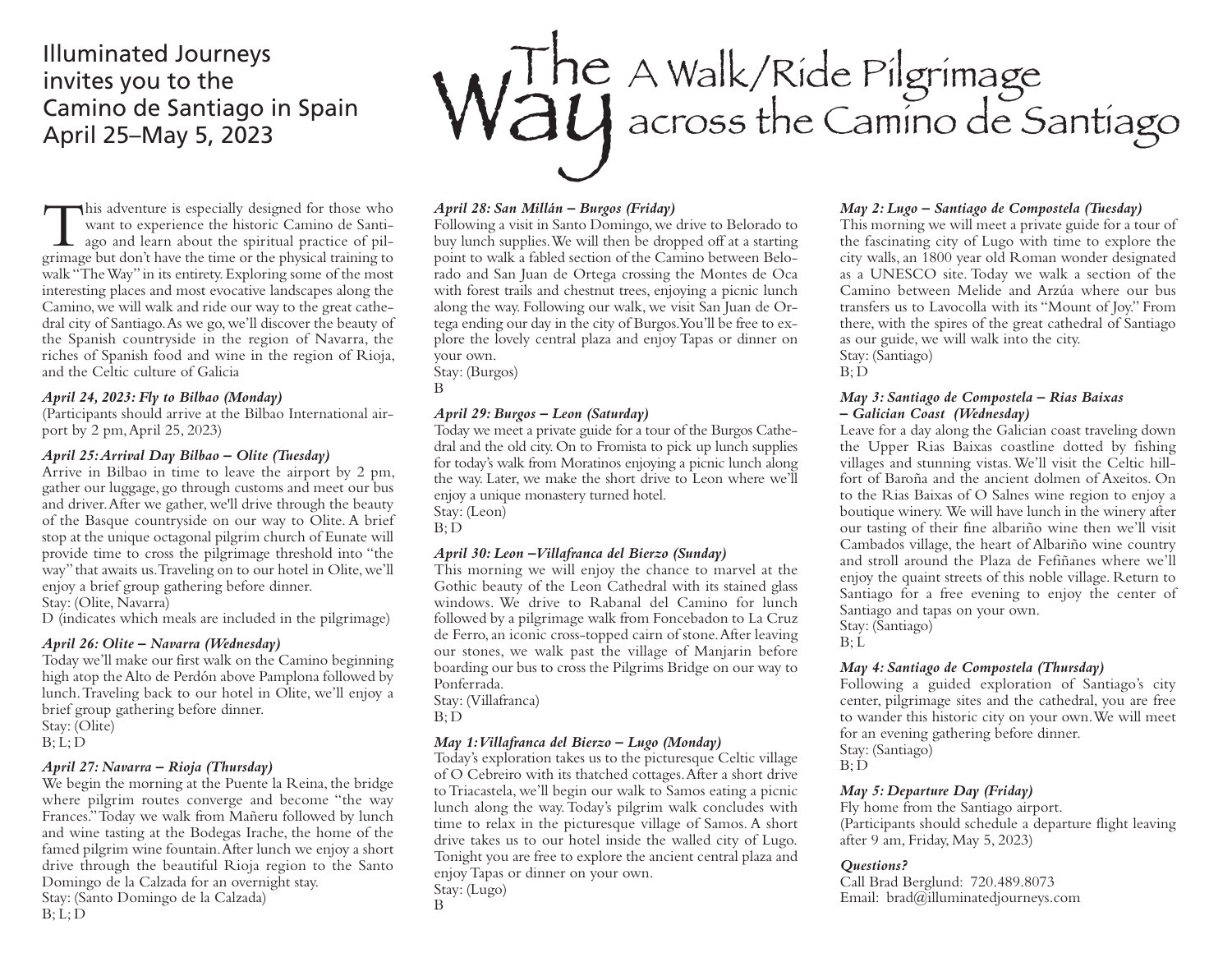### Way A Walk/Ride Pilgrimage across the Camino de Santiago April 25–May 5, 2023

### **Tour Price:**

\$3995 US per person sharing (Cost does not include transportation to and from the pilgrimage.)

Single Occupancy Supplement: Add \$795 US to basic price

### **Payment schedule:**

- Send your deposit as soon as possible.
- \$495 non-refundable deposit due with completed registration form.
- November 1, 2022 \$2000 due
- February 1, 2023 Balance due

### **All payments due to:**

*Illuminated Journeys* and mailed to: 8273 E. Davies Ave. Centennial, CO 80112

A pre-pilgrimage travel kit will be shipped to you approximately 25 days prior to departure provided final payment has been received.

### **Cancellation Schedule:**

- Deposit of \$495 is non-refundable.
- Cancellations after November 1, 2022, 75% non-refundable.
- Cancellations after February 1, 2023, 100% non-refundable.

In addition, charges incurred to cancel arrangements will be added to above cancellation penalties.We strongly recommend that all our participants take out comprehensive travel insurance to avoid dispute in case of cancellation.

### **Refund for unused arrangements:**

Unused arrangements, services or features of any tour are not refundable or exchangeable unless agreed upon prior to departure.

### **Tour price includes:**

- Comfortable 4<sup>\*</sup> accommodations
- Excellent regional food
- Deluxe motor coach or mini-bus if group is small
- All scheduled sightseeing, entrance fees, and guides
- Meals as follows: Day  $1 D$ ; Day  $2 B$ , L, D; Day 3 - B,L,D; Day 4 - B; Day 5 – B,D, Day 6 – B,D; Day  $7 - B$ ; Day  $8 - B$ , D; Day  $9 - B$ , L; Day  $10 - B$ , D; Day  $11 - B$

 $(B = \text{breakfast}, L = \text{lunch}, D = \text{Dinner})$ 

### **Tour price does not include:**

- Your transportation to and from this pilgrimage.
- Travel/medical insurance (strongly recommended)
- Tips for items of a personal nature (such as room service, beverages, meals, telephone and valet charges, etc.) are not included in the tour cost and are left to your own discretion.
- Group Tip for bus driver 30 Euros per person. (suggested)
- Your transportation cost to meet the group if you arrive later than 2 PM on the stated arrival day for this tour, and miss the group departure from the airport.
- Fees for passports and visas; laundry; telephone calls; wine, liquor, mineral water; sightseeing and services other than those specifically mentioned; personal items; excess baggage: foreign airport taxes
- Some meals: Day  $1 B,L$ ; Day  $4 L,D$ ; Day  $5 L$ ; Day  $6 - L$ ; Day  $7 - L$ , D; Day  $8 - L$ ; Day  $9 - D$ ; Day  $10 - L$ ; Day  $11 - L$ , D

 $(B=$  breakfast,  $L=$  lunch,  $D=$  dinner



### **Illuminated Journeys Staff**

*Brad Berglund* is an author, pastoral musician and spiritual director. He is an experienced tour guide and has special skill in the spirituality of pilgrimage.Brad's love for Spanish culture and spirituality began during college when he studied classical guitar in Madrid and experienced the Camino for the first time. He has returned to Spain many times. Brad will accompany this pilgrimage. To enhance your experience, other informative guides, musicians and artisans will join us along the way.